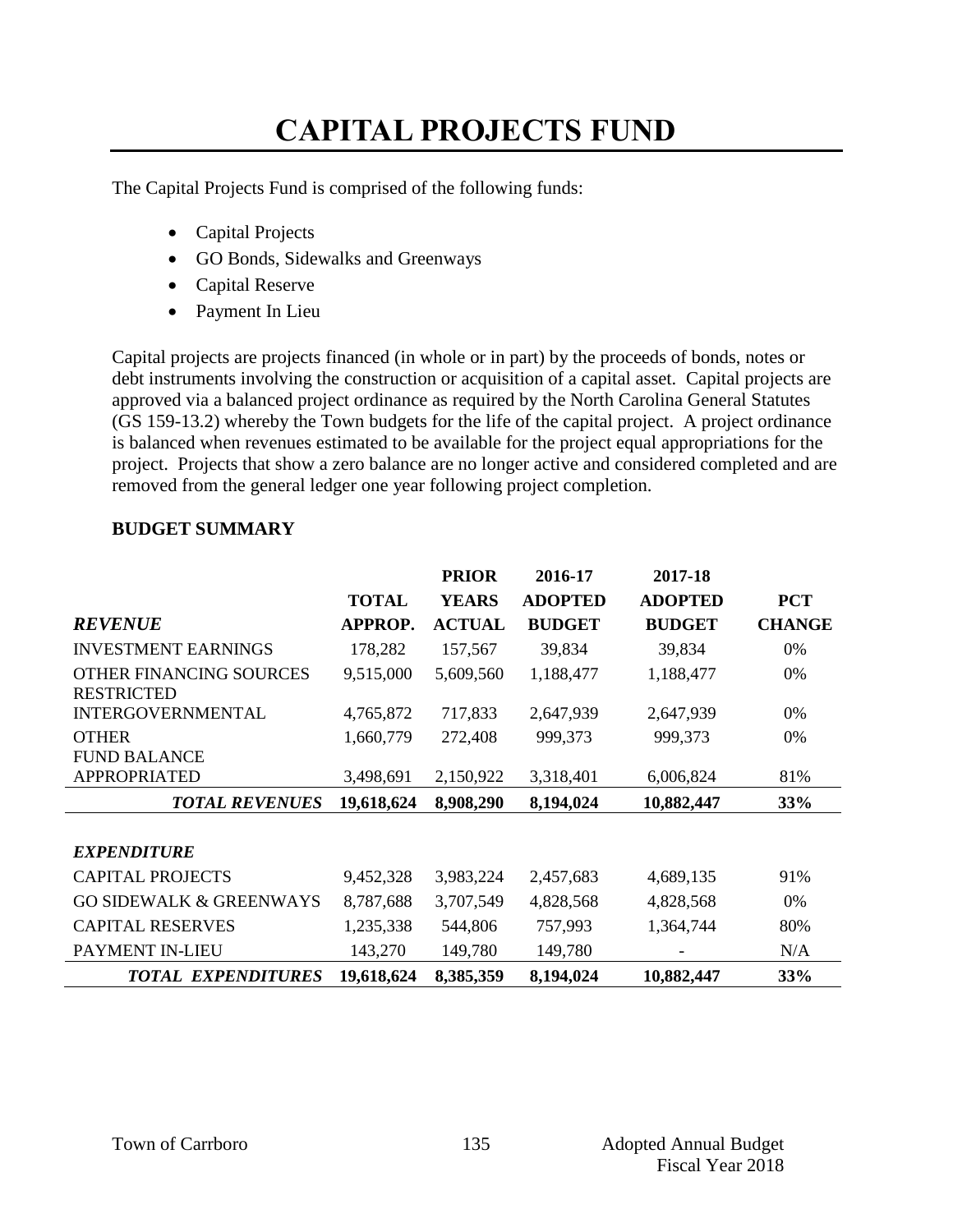## *Capital Projects*

For FY 2016-17 the total Capital Project Fund budget is \$10.8 million. Funds are appropriated for capital projects via a balanced project ordinance as required by the North Carolina General Statutes (GS 159-13.2) whereby the Town budgets for the life of the capital project; or capital projects may be appropriated in the annual general fund budget.

| <b>ADOPTED</b><br><b>ADOPTED</b><br><b>TOTAL</b><br><b>YEAR</b><br><b>PCT</b><br>APPROP.<br><b>ACTUALS</b><br><b>BUDGET</b><br><b>CHANGE</b><br><b>REVENUE</b><br><b>BUDGET</b><br>22,232<br>25,548<br>9,555<br>9,555<br>0%<br><b>INVESTMENT EARNINGS</b><br>3,020,376<br>1,103,014<br>2,410,628<br>3,953,051<br>64%<br>FUND BALANCE APPROP. |  |
|----------------------------------------------------------------------------------------------------------------------------------------------------------------------------------------------------------------------------------------------------------------------------------------------------------------------------------------------|--|
|                                                                                                                                                                                                                                                                                                                                              |  |
|                                                                                                                                                                                                                                                                                                                                              |  |
|                                                                                                                                                                                                                                                                                                                                              |  |
|                                                                                                                                                                                                                                                                                                                                              |  |
| 4,096,000<br>2,750,285<br>N/A<br>OTHER FINANCING SOURCES                                                                                                                                                                                                                                                                                     |  |
| <b>RESTRICTED</b>                                                                                                                                                                                                                                                                                                                            |  |
| 0%<br>805,627<br>479,119<br>30,000<br>30,000<br><b>INTERGOVERNMENTAL</b>                                                                                                                                                                                                                                                                     |  |
| 7,500<br>1,508,093<br>270,611<br>7,500<br>0%<br><b>OTHER</b>                                                                                                                                                                                                                                                                                 |  |
| 63%<br>9,452,328<br>4,628,577<br>2,457,683<br>4,000,106<br><b>TOTAL REVENUES</b>                                                                                                                                                                                                                                                             |  |
|                                                                                                                                                                                                                                                                                                                                              |  |
| <b>EXPENDITURES</b>                                                                                                                                                                                                                                                                                                                          |  |
| <b>ANDERSON PARK</b>                                                                                                                                                                                                                                                                                                                         |  |
| 95,000<br>N/A<br>95,000<br><b>BLEACHERS AND FENCE</b>                                                                                                                                                                                                                                                                                        |  |
| ANDERSON PARK FENCING &                                                                                                                                                                                                                                                                                                                      |  |
| 156,880<br>$-100%$<br>156,880<br>156,880<br><b>PAVILION</b>                                                                                                                                                                                                                                                                                  |  |
| ANDERSON PARK MULTI-                                                                                                                                                                                                                                                                                                                         |  |
| <b>PURPOSE FIELD</b>                                                                                                                                                                                                                                                                                                                         |  |
| N/A<br>181,400<br>181,399<br>RENOVATION AND LIGHTS                                                                                                                                                                                                                                                                                           |  |
| 37,500<br>30,000<br>7,500<br>0%<br>7,500<br><b>BICYCLE LOOP DECTECTORS</b>                                                                                                                                                                                                                                                                   |  |
| 4,710,173<br>N/A<br><b>COMPLETED PROJECTS</b><br>2,774,415                                                                                                                                                                                                                                                                                   |  |
| FIBER OPTICS PROJECT AT                                                                                                                                                                                                                                                                                                                      |  |
| 298,198<br>298,198<br>30,753<br>$-100%$<br>FIRE STATION #2                                                                                                                                                                                                                                                                                   |  |
| 96,250<br>100,000<br>4%<br>100,000<br>LED STREET LIGHTS PROJECT                                                                                                                                                                                                                                                                              |  |
| 761%<br>150,000<br>150,000<br>150,000<br>1,291,146<br><b>MLK PARK DESIGN</b>                                                                                                                                                                                                                                                                 |  |
| 91,000<br>PD BODY WORN CAMERAS<br>121,000<br>121,000<br>33%                                                                                                                                                                                                                                                                                  |  |
| PLANNING PERMITTING                                                                                                                                                                                                                                                                                                                          |  |
| 0%<br>230,000<br>230,000<br>230,000<br><b>SOFTWARE</b>                                                                                                                                                                                                                                                                                       |  |
| PUBLIC SAFETY RADIO                                                                                                                                                                                                                                                                                                                          |  |
| 937,370<br>819,000<br>273,000<br>243%<br><b>UPGRADES</b>                                                                                                                                                                                                                                                                                     |  |
| 155,000<br>0%<br>155,000<br>155,000<br>ROGERS ROAD CONDUIT                                                                                                                                                                                                                                                                                   |  |
| <b>ROGERS ROAD</b>                                                                                                                                                                                                                                                                                                                           |  |
| 900,000<br>900,000<br>N/A<br><b>REMEDIATION</b>                                                                                                                                                                                                                                                                                              |  |
| <b>STORM WATER</b>                                                                                                                                                                                                                                                                                                                           |  |
| <b>MANAGEMENT PROJECTS</b>                                                                                                                                                                                                                                                                                                                   |  |
| 80,000<br>80,000<br>80,000<br>0%<br>(STATE MANDATE)                                                                                                                                                                                                                                                                                          |  |
| <b>TOWN COMMONS</b><br>1,070,090<br>87,000<br>107,300<br>983,090<br>816%<br><b>IMPROVEMENTS</b>                                                                                                                                                                                                                                              |  |
| <b>WILSON PARK TENNIS</b>                                                                                                                                                                                                                                                                                                                    |  |
| N/A<br>168,087<br>125,332<br><b>COURT REPLACEMENT</b>                                                                                                                                                                                                                                                                                        |  |
| 2.457.683<br>4,000,106<br>63%<br>9,452,328<br>3,983,224<br><b>TOTAL EXPENDITURES</b>                                                                                                                                                                                                                                                         |  |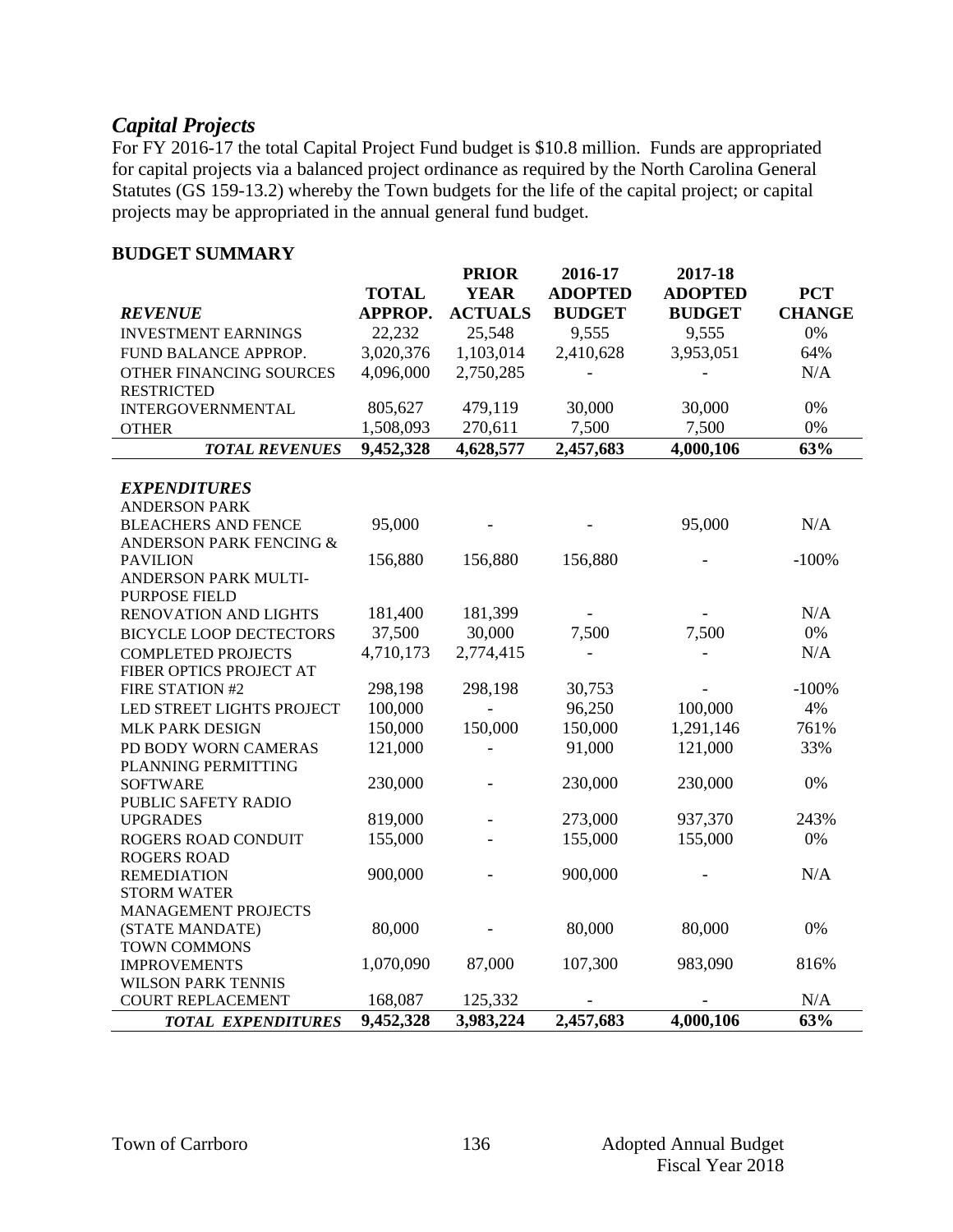## *GO Bond-Funded Sidewalks and Greenways*

The Town continues its sidewalks and greenways construction program authorized by the voters in 2003. In January 2013, the Town discontinued the use of bond anticipation notes to finance this construction and issued \$4.6 million of general obligation bonds.

|                                                       |              | <b>PRIOR</b>   | 2016-17        | 2017-18        |               |
|-------------------------------------------------------|--------------|----------------|----------------|----------------|---------------|
|                                                       | <b>TOTAL</b> | <b>YEAR</b>    | <b>ADOPTED</b> | <b>ADOPTED</b> | <b>PCT</b>    |
| <b>REVENUE</b>                                        | APPROP.      | <b>ACTUALS</b> | <b>BUDGET</b>  | <b>BUDGET</b>  | <b>CHANGE</b> |
| <b>INTEREST EARNINGS</b><br><b>OTHER FINANCING</b>    | 155,757      | 127,873        | 30,279         | 30,279         | 0%            |
| <b>SOURCES</b><br><b>RESTRICTED</b>                   | 4,600,000    | 2,853,228      | 1,188,477      | 1,188,477      | 0%            |
| <b>INTERGOVERNMENTAL</b>                              | 3,960,245    | 238,714        | 2,617,939      | 2,617,939      | 0%            |
| <b>OTHER</b>                                          | 152,686      |                | 991,873        | 991,873        | 0%            |
| <b>TOTAL REVENUE</b>                                  | 8,868,688    | 3,219,815      | 4,828,568      | 4,828,568      | $0\%$         |
| <b>EXPENDITURES</b><br>DAVIE STREET SIDEWALK          | 648,000      | 648,000        | 648,000        |                | $-100%$       |
| HOMESTEAD CHAPEL HILL<br><b>HIGH SCHOOL MUP</b>       | 1,242,730    | 410,068        | 1,001,807      | 832,662        | $-17%$        |
| <b>JONES CREEK GREENWAY</b><br><b>MORGAN CREEK</b>    | 420,000      |                | 337,957        | 420,000        | 24%           |
| <b>GREENWAY</b><br>PHASE IB SIDEWALK                  | 1,521,471    | 243,485        | 1,175,781      | 1,277,986      | 9%            |
| <b>PROJECTS</b>                                       | 1,410,786    | 1,227,620      | 67,567         | 67,567         | 0%            |
| PROFESSIONAL SVCS                                     | 73,000       |                | 53,563         | 53,563         | 0%            |
| PROJECTS COMPLETED                                    | 2,432,713    | 1,178,376      |                |                | N/A           |
| <b>ROGERS ROAD SIDEWALK</b><br><b>SHELTON STREET</b>  | 1,371,568    |                | 1,013,011      | 1,371,568      | 35%           |
| <b>SIDEWALK</b>                                       | 212,000      |                | 212,000        |                | $-100%$       |
| <b>SOUTH GREENSBORO ST</b><br>SIDEWALK DESIGN PHASE 1 |              |                |                | 105,000        | N/A           |
| <b>TRANSFER TO CAP RES FD</b>                         | 239,988      |                | 318,882        | 700,222        | 120%          |
| <b>TOTAL EXPENDITURES</b>                             | 9,572,256    | 3,707,549      | 4,828,568      | 4,828,568      | 0%            |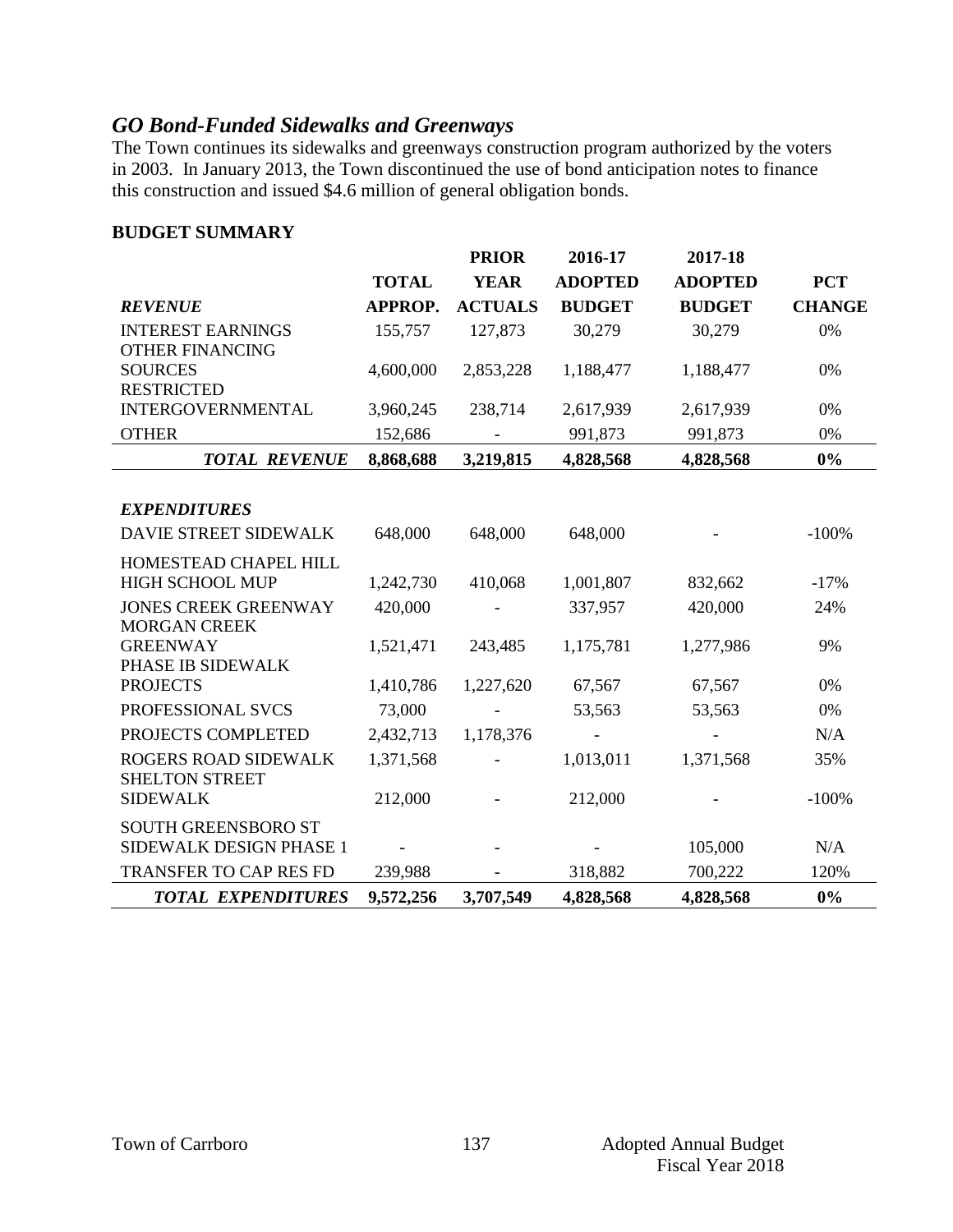# **CAPITAL RESERVE**

The Town has established a capital reserve fund to set aside funds for specific purposes and future projects. The Town has set aside funds for specific purposes.

*Teal Place Sidewalk Installation -* The Town of Carrboro received \$2,000 from the Teal Place Townhouse Association towards construction of the sidewalk*.*

*Brewer Lane Signal Crossings –* The Town has been advised to setup signal crossings on Brewer Lane.

*Street Resurfacing –* The Town sets aside reserves annually for street resurfacing.

*Smith Level Sidewalk project –*To cover the cost of sidewalk construction for DOT planned project.

*Fire and Police Radio Upgrade* - In three years fire and police will need to replace all Motorola radios (136) at an estimated cost of \$819,000. To minimize the financial impact on the Town, the plan is to set aside \$273,000 of assigned fund balance in the Capital Reserve Fund over the next three years specifically to replace these radios.

*Undesignated* – Revenues generated from unexpended project funds and interest earnings within the fund that have not been designated by the Board.

|                                           |                | <b>PRIOR</b>   | 2016-17        | 2017-18        |               |
|-------------------------------------------|----------------|----------------|----------------|----------------|---------------|
|                                           | <b>TOTAL</b>   | <b>YEAR</b>    | <b>ADOPTED</b> | <b>ADOPTED</b> | <b>PCT</b>    |
| <b>REVENUE</b>                            | <b>APPROP.</b> | <b>ACTUALS</b> | <b>BUDGET</b>  | <b>BUDGET</b>  | <b>CHANGE</b> |
| <b>INVESTMENT EARNINGS</b>                |                | 3,683          |                |                | N/A           |
| <b>OTHER FINANCING</b>                    |                |                |                |                |               |
| <b>SOURCES</b>                            |                |                |                |                | N/A           |
| <b>FUND BALANCE</b>                       |                |                |                |                |               |
| <b>APPROPRIATION</b>                      | 1,235,338      | 904,638        | 757,993        | 1,903,993      | 151%          |
| <b>TOTAL REVENUES</b>                     | 1,235,338      | 910,118        | 757,993        | 1,903,993      | 151%          |
|                                           |                |                |                |                |               |
| <b>EXPENDITURE</b>                        |                |                |                |                |               |
| <b>OTHER</b>                              | 1,235,338      | 544,806        | 757,993        | 1,903,993      | 151%          |
| <b>TOTAL EXPENDITURES</b>                 | 1,235,338      | 544,806        | 757,993        | 1,903,993      | 151%          |
|                                           |                |                |                |                |               |
| <b>RESERVES AUTHORIZED FOR FOLLOWING:</b> |                |                |                |                |               |
| ADAMS TRACT PEDESTRIAN BRIDGE             |                |                | 30,000         |                |               |
| <b>BOARD ROOM EQUIPMENT</b>               |                |                | 30,099         |                |               |
| BREWER LANE SIGNAL CROSSINGS              |                |                | 15,000         |                |               |
| SMITH LEVEL ROAD SIDEWALKS - LOCAL MATCH  |                |                | 207,000        |                |               |
| STREET RE-SURFACING                       |                |                | 301,000        |                |               |
| TEAL PLACE SIDEWALK INSTALLATION          |                |                | 2,000          |                |               |
| <b>PUBLIC SAFETY RADIOS</b>               |                |                | 546,000        |                |               |
| <b>UNDESIGNATED</b>                       |                |                | 772,894        |                |               |
| <b>TOTAL RESERVES</b>                     |                |                | 1,903,993      |                |               |